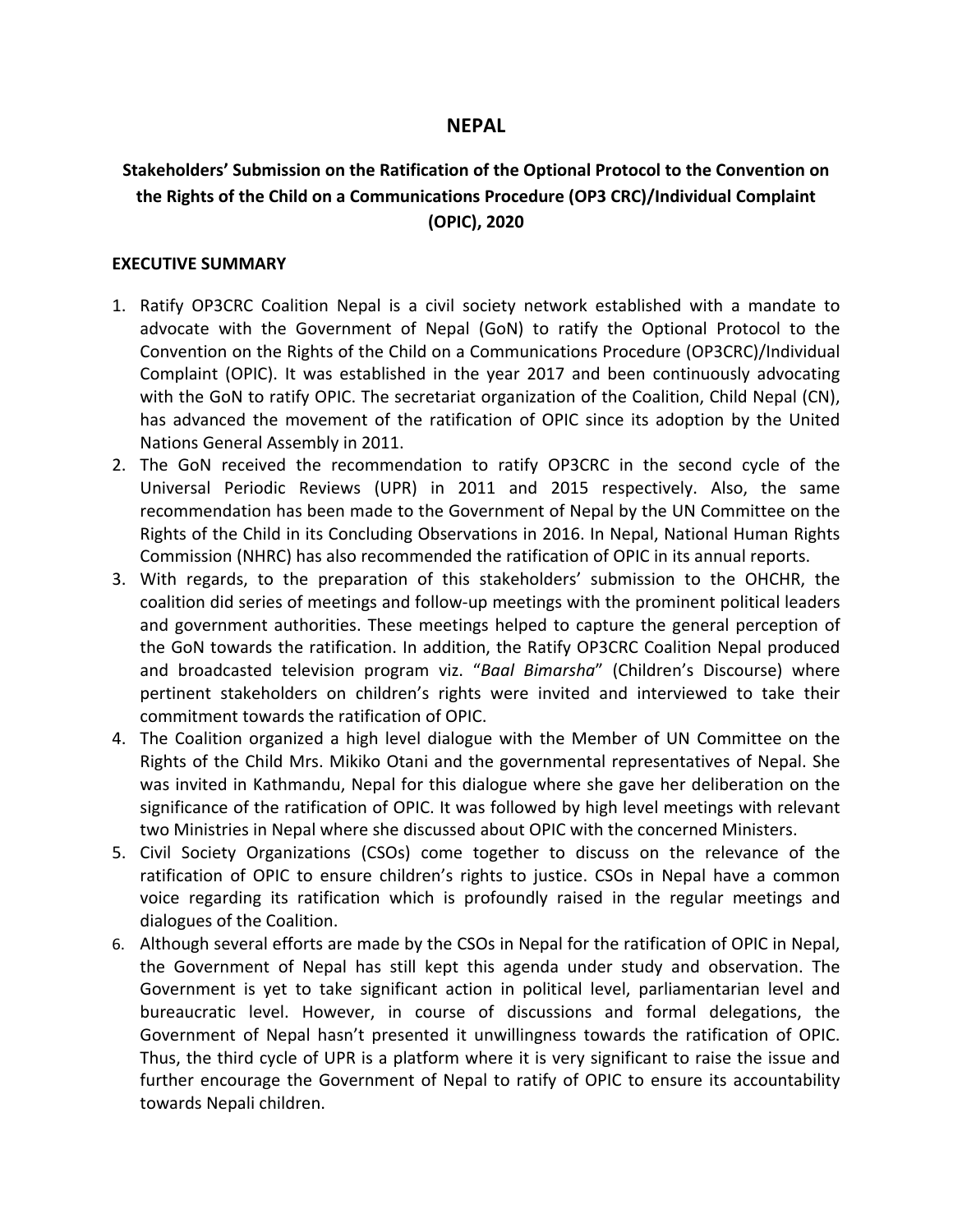### **METHODOLOGY**

- 7. In course of finalizing this stakeholders' submission to OHCHR, following methodology were adopted:
- 8. **Civil Society Meetings/Dialogues on OPIC:** In the year 2017, Ratify OP3CRC Coalition was established. It comprises 31 member organizations and 11 solidarity members throughout the country. Before its establishment, Child Nepal, the secretariat organization of this Coalition, was leading and coordinating the movement since the beginning of the adoption of the optional protocol in 2011. Within the civil society organizations, there was <sup>a</sup> fragmented opinion regarding the ratification of OPIC during the inception of the movement in Nepal. However, CSO movement has got <sup>a</sup> unanimous voice to ratify OPIC at present after the continued meetings/dialogues with civil society organizations led by the Coalition. It is able to create <sup>a</sup> critical mass in the CSO that regularly engage to lobby and advocate with the Government of Nepal regarding the ratification of OPIC in Nepal. Thus, the agenda of civil society organization
- 9. **Meetings with Political Leaders and Government Authorities:** The Coalition is in <sup>a</sup> continued meeting and dialogue with the political leaders and government authorities to acquainting them about the significance of OPIC ratification in Nepal. In course of the meetings and dialogues, political commitment has been received regarding the ratification. Also, the coalition developed several information materials in print and online that gives the detail information about OPIC especially targeting to political leaders and government authorities. As the Government of Nepal has already ratified the UNCRC and its two optional protocols, it is the only optional protocol that the Government needs to ratify and it is not giving additional financial and other burden to the government. Thus, the discussions and decisions of these meetings with political leaders and government authorities have been referenced in this report.
- 10. **Media Advocacy:** The Coalition initiated <sup>a</sup> media advocacy program in order to enrich the advocacy process for the ratification of OPIC in Nepal. It was <sup>a</sup> television program viz. "*Baal Bimarsha*" (Adults opinion on children'<sup>s</sup> issues) where pertinent stakeholders on children'<sup>s</sup> rights were invited and interviewed. The interviewees involved Minsters of the relevant ministries, representatives from National Human Rights Commission (NHRC), Political Leaders, Parliamentarians and Civil Society Leaders on child and human rights. The program assisted to mainstream the agenda of OPIC among the stakeholders engaged in the decision making strata. Also, the interviewees shared their commitments towards ratification. These commitments have been referenced in course of finalizing this report.
- 11. **MoU with NHRC for Advocacy on OPIC:** The Coalition has done <sup>a</sup> formal MoU with the National Human Rights Commission of Nepal for carrying on joint programs for the ratification of OPIC in Nepal. A joint annual advocacy programs are designed to carry out the advocacy and preparation and submission of the UPR report is also one of the major advocacy works.
- 12. **High level dialogue with Member of UN Committee on the Rights of the Child and Government of Nepal:** A high level dialogue with the member of the UN Committee on the Rights of the Child Mrs. Mikiko Otani and Government of Nepal was organized in Kathmandu Nepal. A status presentation of the rights of children in Nepal was presented by